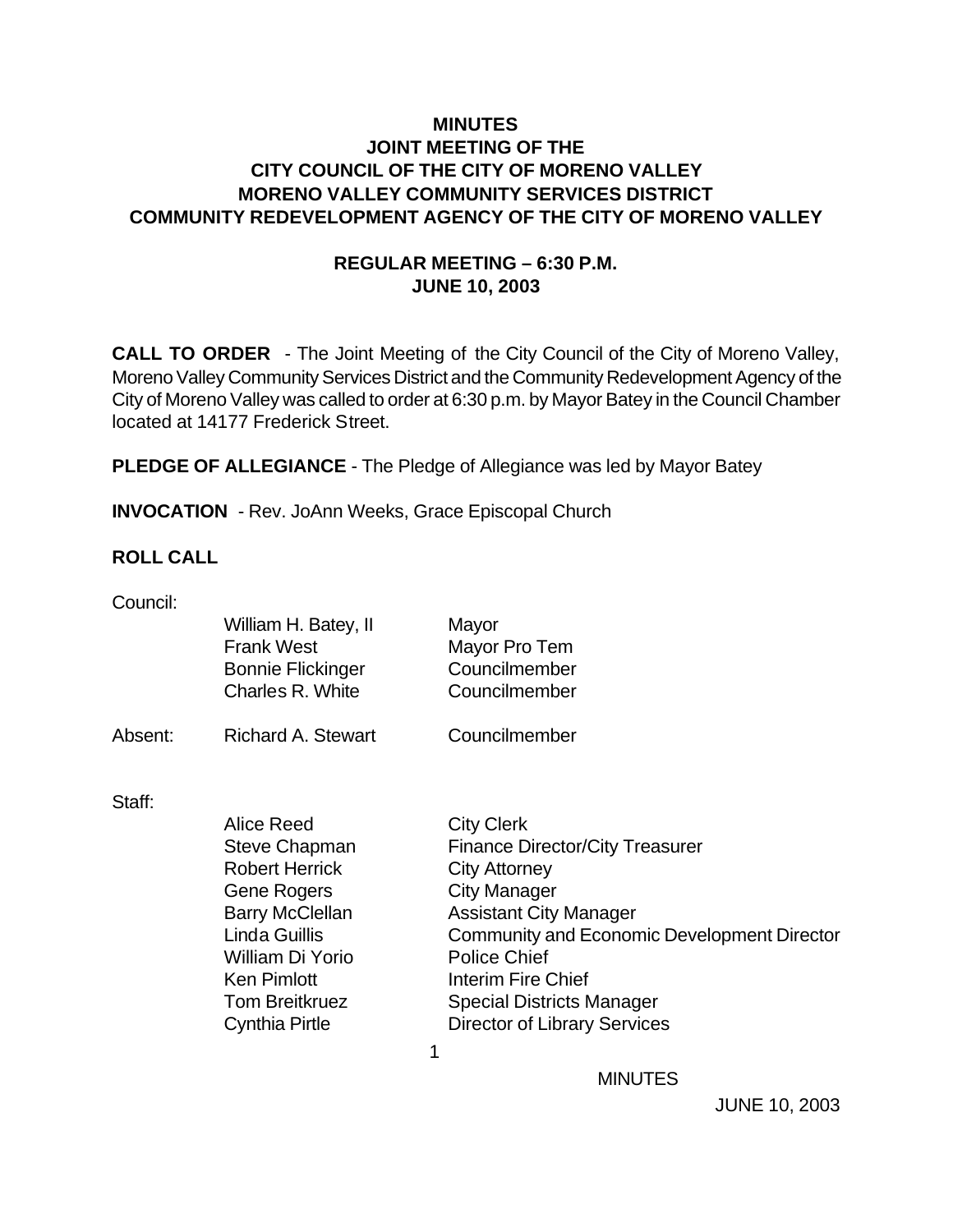George Price **Parks and Recreation Director** 

# **JOINT CONSENT CALENDARS (SECTIONS A-C) OF THE CITY COUNCIL OF THE CITY OF MORENO VALLEY, MORENO VALLEY COMMUNITY SERVICES DISTRICT, AND COMMUNITY REDEVELOPMENT AGENCY OF THE CITY OF MORENO VALLEY**

Mayor Batey opened the agenda items for the Consent Calendars for public comments; there being none, public comments were closed.

Councilmember Flickinger made a motion, seconded by Councilmember White to approve the Consent Calendars in their entireties. Motion carried 4-0-1, Councilmember Stewart absent. Roll call vote.

# **A. CONSENT CALENDAR** - **CITY COUNCIL**

- A1. ORDINANCES FIRST READING BY TITLE ONLY Waived reading of all Ordinance Introductions and read by title only.
- A2. MINUTES REGULAR MEETING OF MAY 27, 2003 Approved as submitted.
- A3. APPROVE THE MEASURE "A" LOCAL STREETS AND ROADS FUND PROGRAM FIVE-YEAR CAPITAL IMPROVEMENT PLAN, FISCAL YEARS 2004-2008 Approved Measure "A" Local Streets and Roads Fund Program, Five-Year Capital Improvement Plan list of projects as identified in the document entitled Riverside County Transportation Commission (RCTC), Measure "A" Local Streets and Roads Fund Program, Fiscal Years 2004-2008 and authorized the submittal of the RCTC, Measure "A" Local Fund Program, Fiscal Years 2004- 2008, and the Maintenance of Effort (MOE) Certification Statement.
- A4. REQUEST FOR A 4-WAY STOP AT THE INTERSECTION OF GRAHAM ST. AND BAY AVE. Adopted Resolution No. 2003-43 to establish 4-way stop controls at the intersection of Graham Street and Bay Avenue and direct Transportation Engineering Division to prioritize Graham Street and Bay Avenue on the 2004/2005 signal priority list.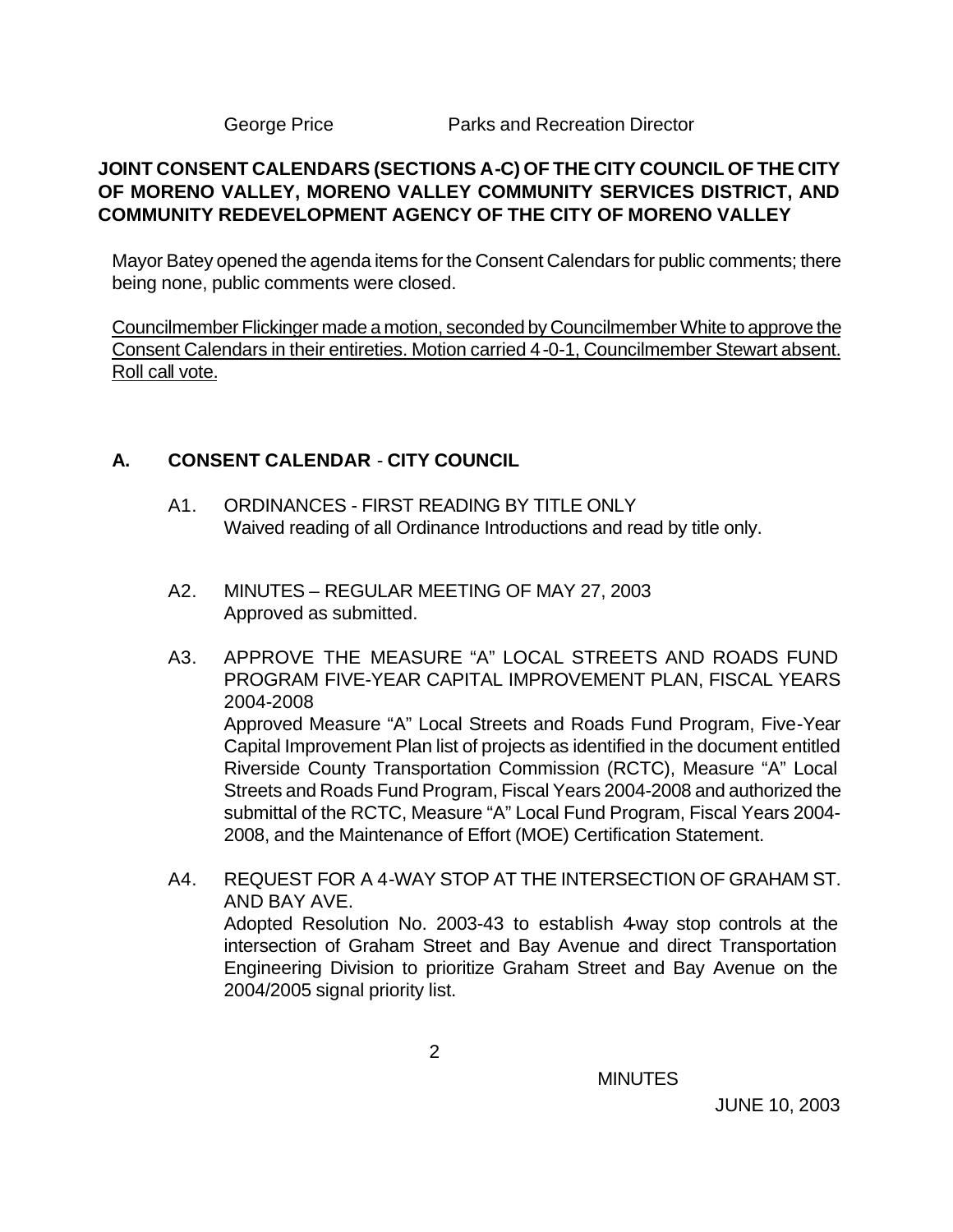#### Resolution No. 2003-43

A Resolution of the City Council of the City of Moreno Valley, California, Establishing Stop Controls for North and South Bound Traffic on Graham Street at Bay Avenue

A5. APPROVAL OF RESOLUTION NO. 2003-44, SUPPORTING THE CREATION OF THE CALIFORNIA RISK MANAGEMENT AUTHORITY Approved Resolution No. 2003-44, supporting the creation of the California Risk Management Authority and the City's participation in the California Risk Management Authority, provided that general liability insurance is secured through the California Risk Management Authority.

#### Resolution No. 2003-44

A Resolution of the City Council of the City of Moreno Valley, California, Supporting the Creation of the California Risk Management Authority and Approving a Joint Exercise of Powers Agreement

A6. ADOPTION OF RESOLUTION NO. 2003-45, CORRECTING ORDINANCE NO. 616 WHICH AMENDED NUMEROUS CHAPTERS OF TITLE 9 RELATING TO LANDSCAPE REQUIREMENTS Recognized that the proposal qualifies as an exemption pursuant to the California Environmental Quality Act (CEQA) Guidelines Section 15061; and adopted Resolution No. 2003-45.

Resolution No. 2003-45

A Resolution of the City Council of the City of Moreno Valley, California, Correcting Ordinance 616 due to Clerical Errors Identified Subsequent to Adoption

# **B. CONSENT CALENDAR** - **COMMUNITY SERVICES DISTRICT**

B1. ORDINANCES - FIRST READING BY TITLE ONLY Waived reading of all Ordinance Introductions and read by title only.

**MINUTES**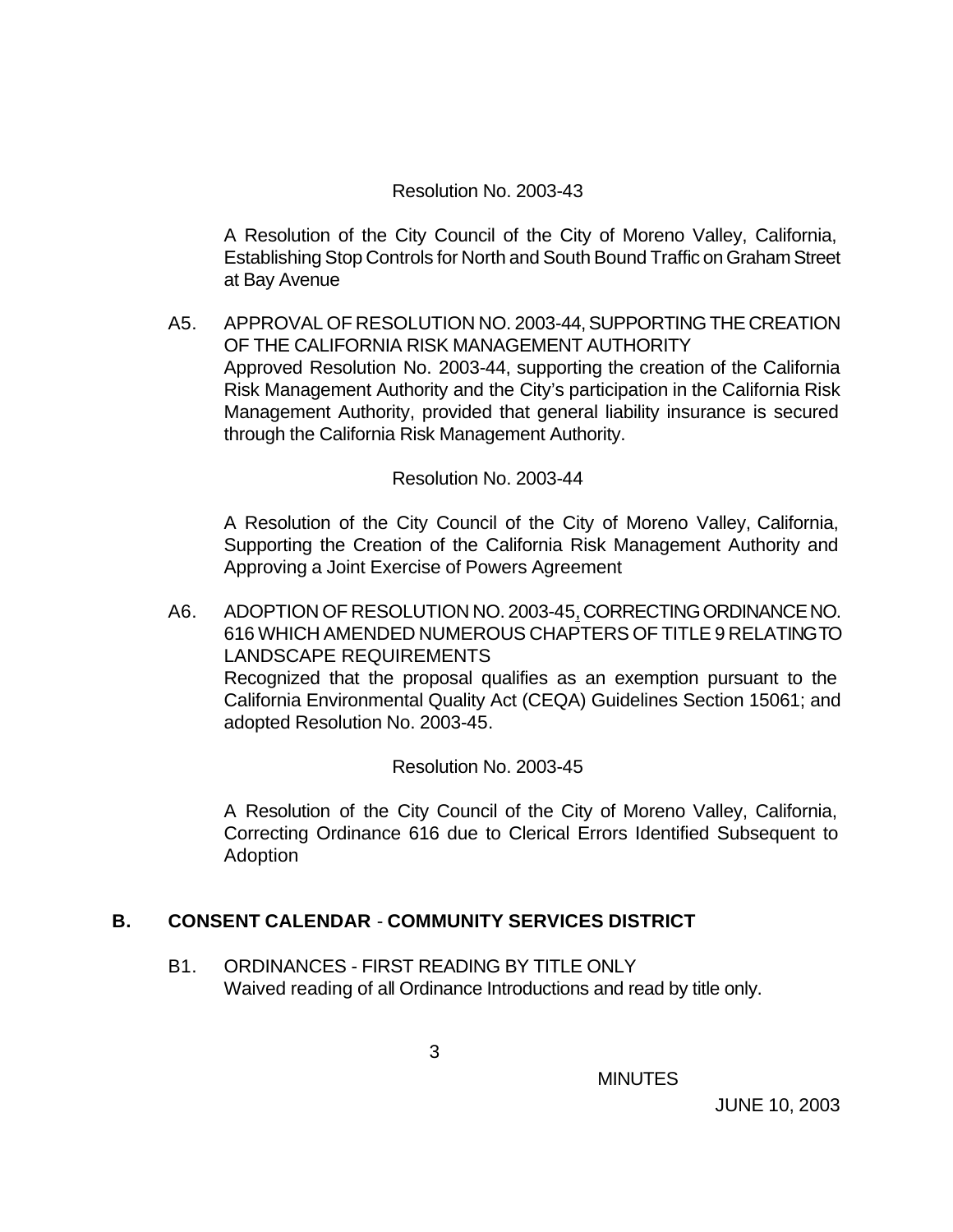- B2. NAMING OF PARK LOCATED BETWEEN LAWLESS ROAD AND PRESIDIO HILLS PARKWAY AS SHADOW MOUNTAIN PARK Adopted the name as recommended and submitted by the Parks and Recreation Advisory Committee for the new park located between Lawless Road and Presidio Hills Parkway as "Shadow Mountain Park."
- B3. MINUTES REGULAR MEETING OF MAY 27, 2003 Approved as submitted

# **C. CONSENT CALENDAR** - **COMMUNITY REDEVELOPMENT AGENCY**

- C1. ORDINANCES FIRST READING BY TITLE ONLY Waived reading of all Ordinance Introductions and read by title only.
- C2. MINUTES REGULAR MEETING OF MAY 27, 2003 Approved as submitted.

# **D. PUBLIC HEARINGS**

D1. BUDGET HEARING - FY 2003/04 (POWERPOINT PRESENTATION)

Mayor Batey opened the public testimony portion of the public hearing. Public comments were received from John Hayes; Daryl Terrell; Bob Lyman; Bill Yearsley; Michael Lanitis; Pete Bleckert; Aurelio Aguirre; Alfredo Salcedo; Tom Jerele, Sr.; Gary Painter; Norma Cortez; and Madelyn Carrillo.

Councilmember White made a motion, seconded by Councilmember Flickinger to receive and file. Motion carried unanimously, Councilmember Stewart absent.

# **RECESS; RECONVENE**

D2. PUBLIC HEARING TO CONSIDER THE CONTINUANCE OF MORENO VALLEY CURRENT COMMUNITY SERVICES DISTRICT ANNUAL PARCEL CHARGES PROPOSED FOR 2003/2004

President Batey opened the public testimony portion of the public hearing. Public comments were received from John Hayes and Daryl Terrell.

4

**MINUTES**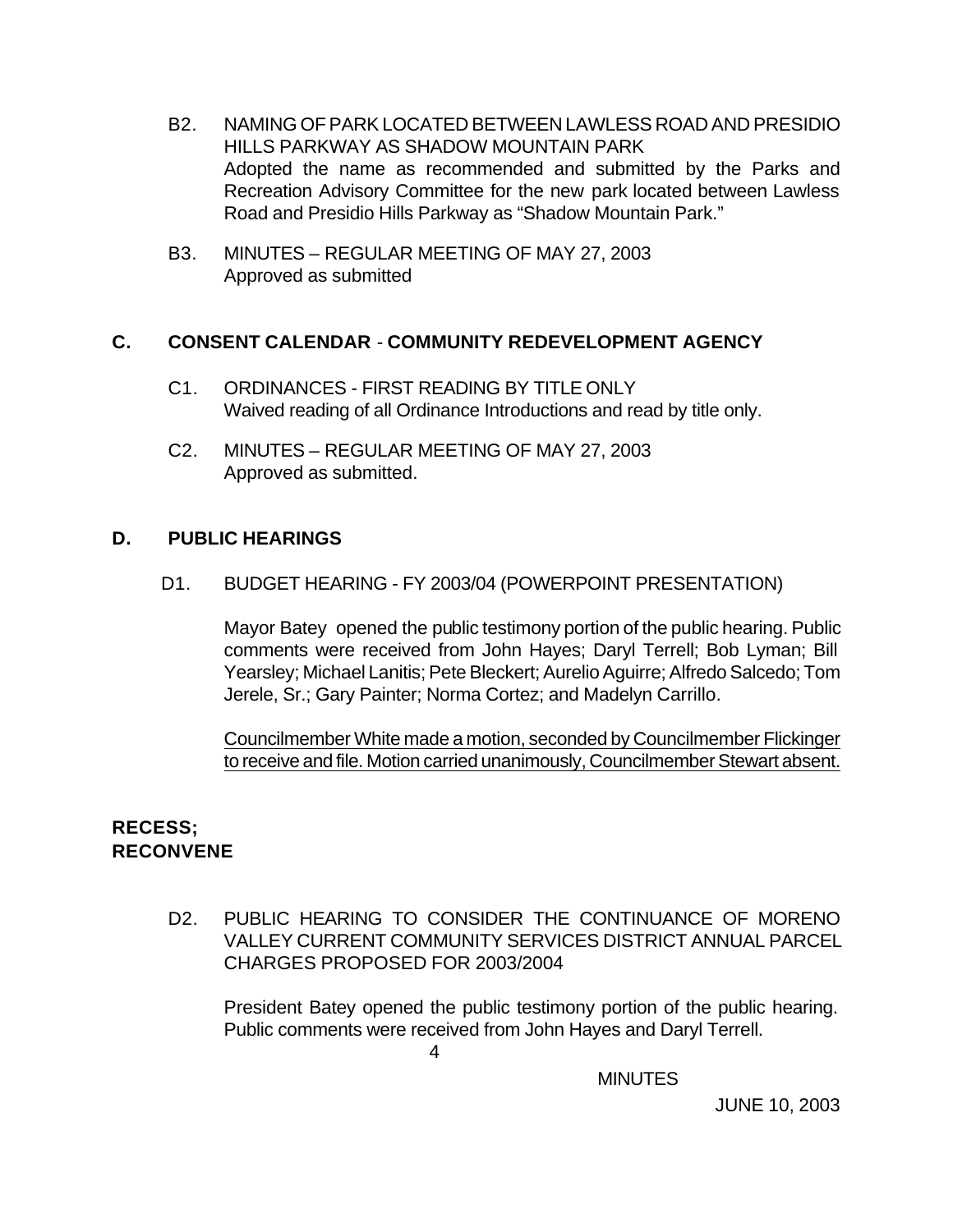Boardmember White made a motion, seconded by Vice-President West to adopt Resolution No. CSD 2003-13 (Zone A). Motion carried 4-0-1, Boardmember Stewart absent. Roll call vote.

#### Resolution No. CSD 2003-13

A Resolution of the Moreno Valley Community Services District of the City of Moreno Valley, Approving the Continuance of the Currently Approved Parcel Charge for Furnishing Improvements and Maintenance for Parks and Recreation Services During Fiscal Year 2003/2004

Boardmember White made a motion, seconded by Vice-President West to adopt Resolution No. CSD 2003-14 (Zone B). Motion carried 4-0-1, Boardmember Stewart absent. Roll call vote.

Resolution No. CSD 2003-14

A Resolution of the Moreno Valley Community Services District of the City of Moreno Valley, Approving the Continuance of the Currently Approved Parcel Charge for Furnishing Improvements and Maintenance for Residential Street Lighting Services During Fiscal Year 2003/2004

Boardmember White made a motion, seconded by Vice-President West to adopt Resolution No. CSD 2003-15 (Zone B-1A). Motion carried  $40-1$ , Boardmember Stewart absent. Roll call vote.

Resolution No. CSD 2003-15

A Resolution of the Moreno Valley Community Services District of the City of Moreno Valley, Approving the Continuance of the Currently Approved Parcel Charge for Furnishing Improvements for Residential Street Lighting Services to Kristen Court During Fiscal Year 2003/2004

Boardmember White made a motion, seconded by Vice President West to adopt Resolution No. CSD 2003-16 (Zone C). Motion carried 4-0-1, Boardmember Stewart absent. Roll call vote.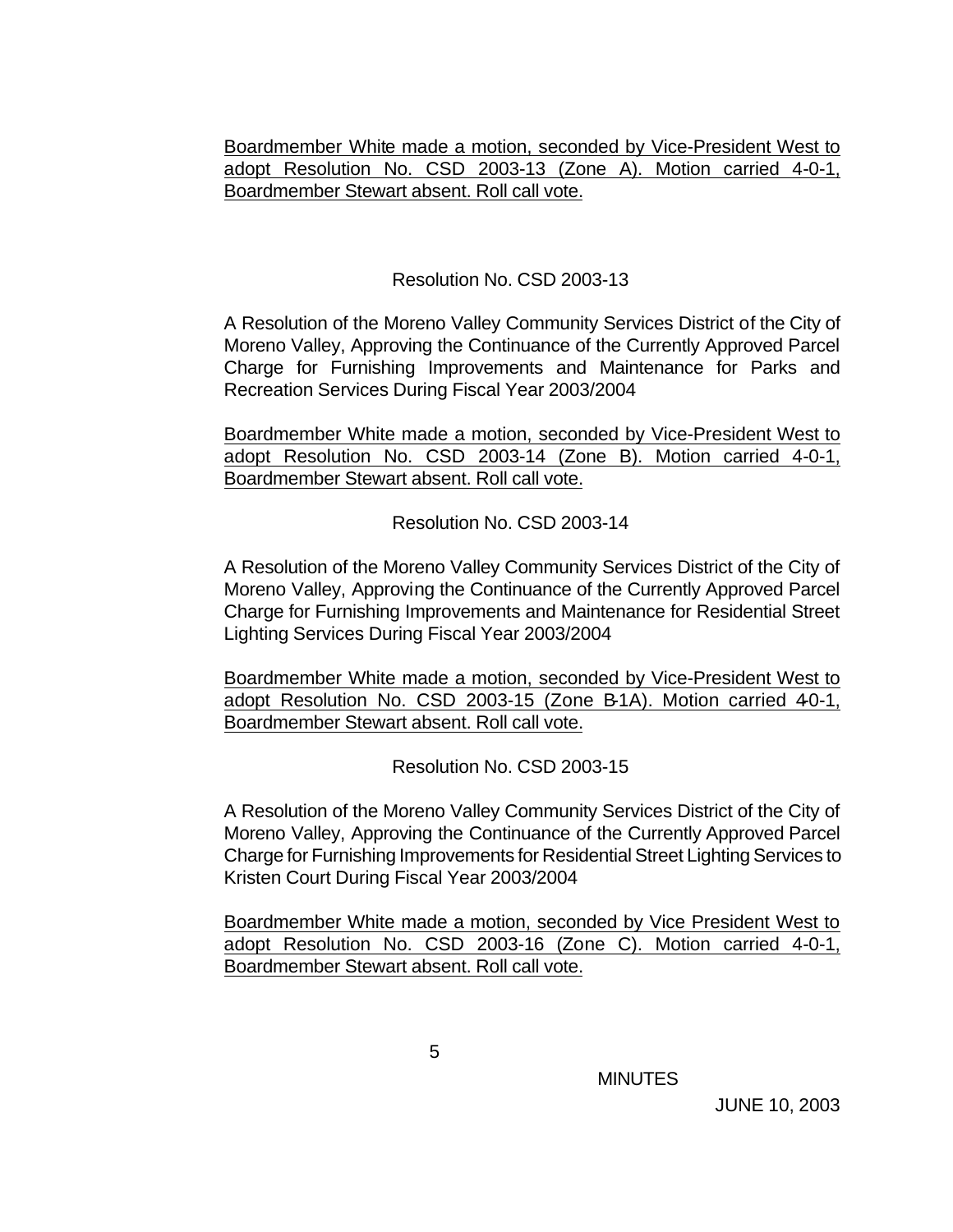#### Resolution No. CSD 2003-16

A Resolution of the Moreno Valley Community Services District of the City of Moreno Valley, Approving the Continuance of the Currently Approved Parcel Charge for Furnishing Improvements and Maintenance for Intersection and Arterial Street Lighting Services During Fiscal Year 2003/2004

Boardmember White made a motion, seconded by Vice-President West to adopt Resolution No. CSD 2003-17 (Zone D). Motion carried 4-0-1, Boardmember Stewart absent. Roll call vote.

#### Resolution No. CSD 2003-17

A Resolution of the Moreno Valley Community Services District of the City of Moreno Valley, Approving the Continuance of the Currently Approved Parcel Charge for Furnishing Parkway Landscape Improvement and Maintenance Services During Fiscal Year 2003/2004

Boardmember White made a motion, seconded by Vice-President West to adopt Resolution No. CSD 2003-18 (Zone E). Motion carried 4-0-1, Boardmember Stewart absent. Roll call vote.

Resolution No. CSD 2003-18

A Resolution of the Moreno Valley Community Services District of the City of Moreno Valley, Approving the Continuance of the Currently Approved Parcel Charge for Furnishing High-Service Level Parkways Improvement and Maintenance Services During Fiscal Year 2003/04

Boardmember White made a motion, seconded by Vice-President West to adopt Resolution No. CSD 2003-19 (Zone E-1A). Motion carried 40-1, Boardmember Stewart absent. Roll call vote.

Resolution No. CSD 2003-19

A Resolution of the Moreno Valley Community Services District of the City of Moreno Valley, Approving the Continuance of the Currently Approved Parcel Charge for Furnishing Zone E-1A Renaissance Park – Internal Parkway Landscape/Wall Maintenance Services During Fiscal Year 2003/04

Boardmember White made a motion, seconded by Vice-President West to

**MINUTES**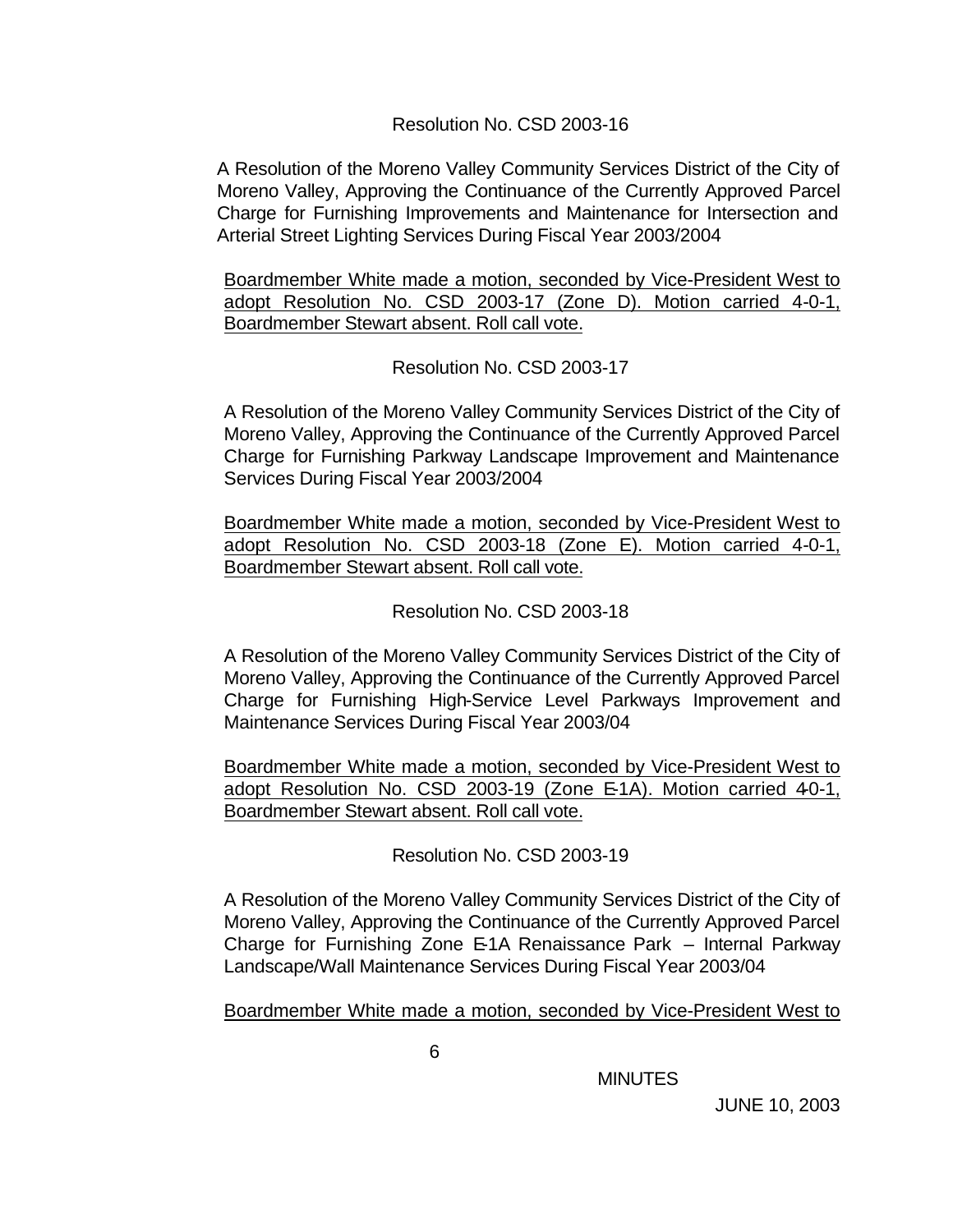adopt Resolution No. CSD 2003-20 (Zone M). Motion carried 4-0-1, Boardmember Stewart absent. Roll call vote.

# Resolution No. CSD 2003-20

A Resolution of the Moreno Valley Community Services District of the City of Moreno Valley, Approving the Continuance of the Currently Approved Zone M Parcel Charge Calculation for Furnishing Commercial/Industrial Median Maintenance Services During Fiscal Year 2003/2004

D3. PUBLIC HEARING TO CONSIDER APPROVAL AND ADOPTION OF MORENO VALLEY COMMUNITY FACILITIES DISTRICT NO. 87-1 (TOWNGATE) ANNUAL SPECIAL TAX LEVY

Mayor Batey opened the agenda item for public comments; there being none, public comments were closed.

Mayor Pro Tem West made a motion, seconded by Councilmember White to adopt Resolution No. 2003-40 implementing the rate and method of apportionment of the special tax levy required to cover the 2003/2004 annual debt service of CFD No. 87-1 (Towngate), as submitted in the Special Tax Report on file in the office of the City Treasurer. Motion carried 40-1, Councilmember Stewart absent.

# Resolution No. 2003-40

A Resolution of the City Council of the City of Moreno Valley, California, Accepting and Approving the Special Tax Report for Fiscal Year 2003/04 Regarding Community Facilities District No. 87-1 (Towngate)

D4. PUBLIC HEARING TO CONSIDER APPROVAL AND ADOPTION OF MORENO VALLEY COMMUNITY FACILITIES DISTRICT NO. 87-1 (TOWNGATE) IMPROVEMENT AREA NO. 1 ANNUAL SPECIAL TAX LEVY

Mayor Batey opened the agenda item for public comments; there being none, public comments were closed.

Councilmember White made a motion, seconded by Mayor Batey to adopt Resolution No. 2003-41 implementing the rate and method of apportionment of the special tax levy required to cover the annual debt service of CFD No. 87-1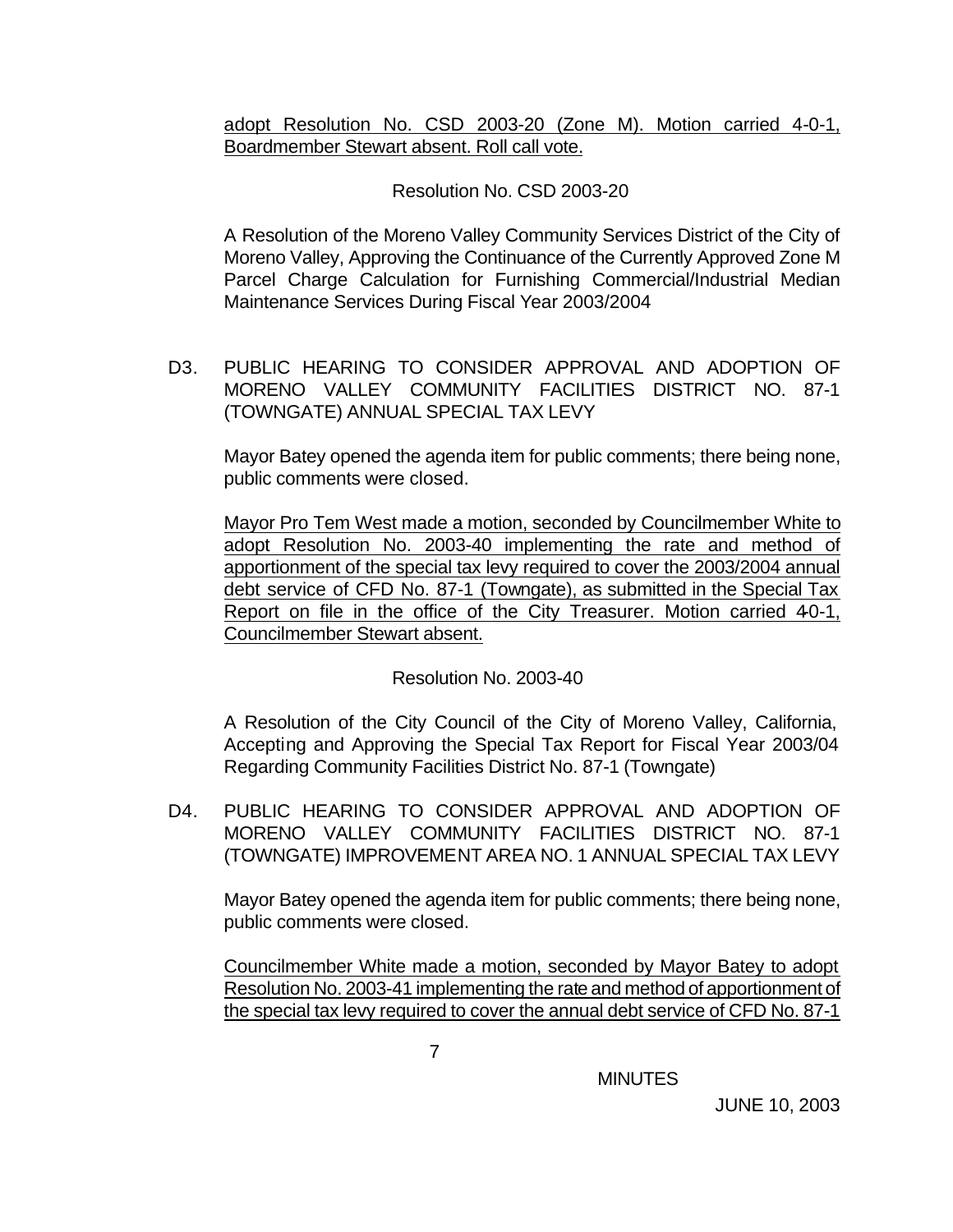(Towngate) Improvement Area No. 1, as submitted in the Special Tax Report on file in the office of the City Treasurer. Motion carried 4-0-1, Councilmember Stewart absent.

Resolution No. 2003-41

A Resolution of the City Council of the City of Moreno Valley, California, Accepting and Approving the Report for Fiscal Year 2003/2004 Regarding Community Facilities District No. 87-1 (Towngate) Improvement Area No.1

D5. PUBLIC HEARING TO CONSIDER APPROVAL AND ADOPTION OF COMMUNITY FACILITIES DISTRICT NO. 3 OF THE CITY OF MORENO VALLEY (AUTO MALL REFINANCING) SPECIAL TAX BONDS, SERIES 2000 ANNUAL SPECIAL TAX LEVY

Mayor Batey opened the agenda item for public comments; there being none, public comments were closed.

Councilmember White made a motion, seconded by Mayor Pro Tem West to adopt Resolution No. 2003-42 implementing the rate and method of apportionment of the special tax levy required to cover the annual debt service of CFD No. 3, as submitted in the Special Tax Report on file in the office of the City Treasurer. Motion carried 4-0-1, Councilmember Stewart absent. Roll call vote.

# Resolution No. 2003-42

A Resolution of the City Council of the City of Moreno Valley, California, Accepting and Approving the Report for Fiscal Year 2003/2004 Regarding Community Facilities District No. 3 of the City of Moreno Valley (Auto Mall Refinancing)

# **E. ITEMS REMOVED FROM CONSENT CALENDARS FOR DISCUSSION OR SEPARATE ACTION - NONE**

# **F. REPORTS**

F1. ENDORSEMENT OF THE 2003 REVISED TEN-YEAR CAPITAL PLAN (continued from May 27, 2003)

**MINUTES**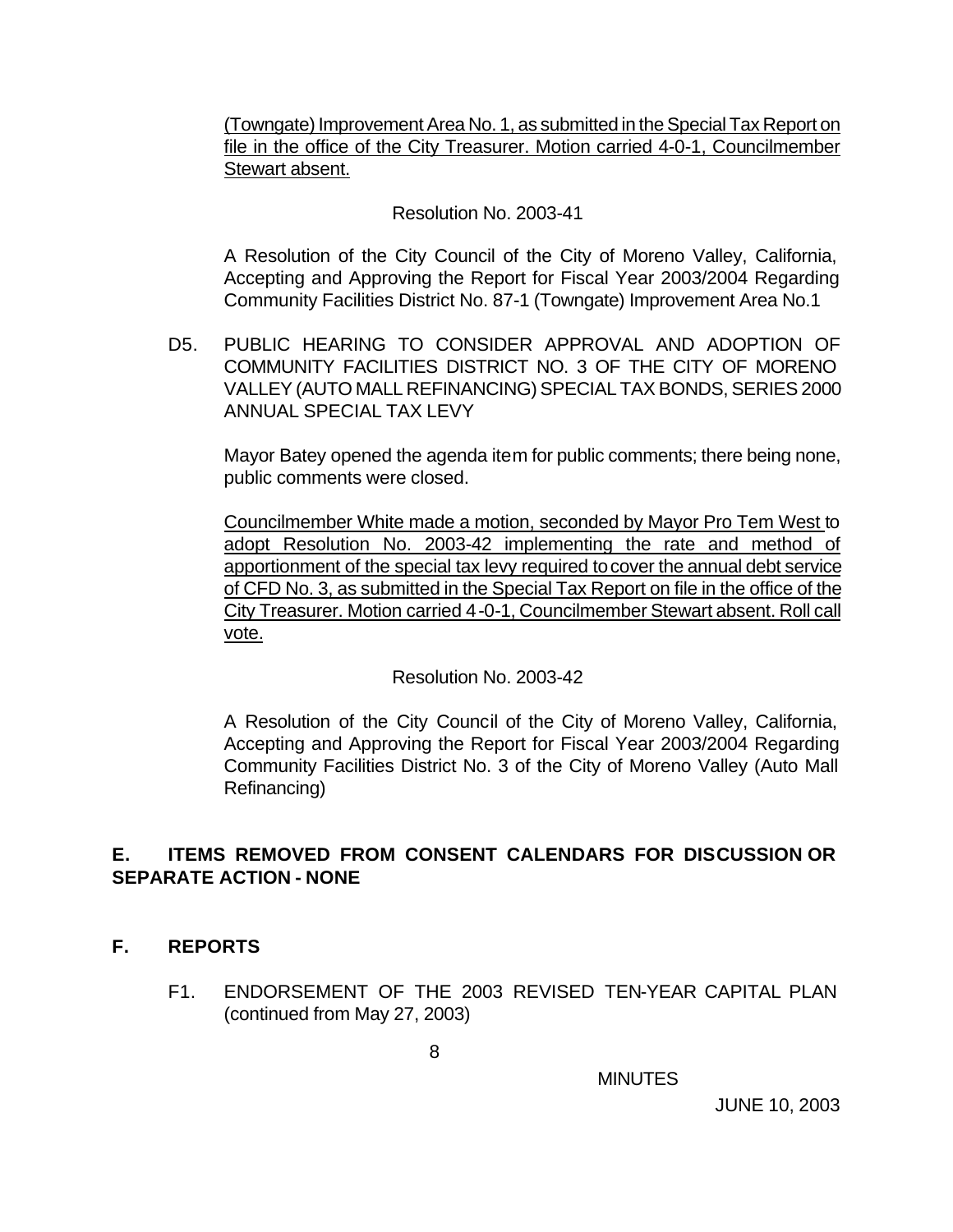Mayor Batey opened the agenda item for public comments, which were received from John Hayes.

Councilmember Flickinger made a motion, seconded by Councilmember White to endorse the 2003 Revised Ten-Year Capital Plan; and refer the document to the Planning Commission for conformance with the General Plan. Motion carried 4-0-1, Councilmember Stewart absent. Roll call vote.

F2. NATIONAL POLLUTANT DISCHARGE ELIMINATION SYSTEM (NPDES) REGULATORY RATE SCHEDULE FOR NEW RESIDENTIAL DEVELOPMENTS

Mayor Batey opened the agenda item for public comments; there being none, public comments were closed.

Mayor Pro Tem West made a motion, seconded by Councilmember White to approve the proposed regulatory rate schedule for new residential developments to fund the federally mandated NPDES. Motion carried 4-0-1, Councilmember Stewart absent. Roll call vote.

# **AGENDA ORDER**

PUBLIC COMMENTS **ON ANY SUBJECT NOT ON THE AGENDA** UNDER THE JURISDICTION OF THE CITY COUNCIL ARE AS FOLLOWS:

John Hayes – Address matter of record

1) Poorman's Reservoir project

Daryl Terrell – Address matter of record

1) Greater city

#### Michael Lanitis – 12327 Terry Ct.

1) Morrison Park improvements

Pete Bleckert – Address matter of record

- 1) Water system in Edgemont
- 2) Increase in park fees

#### Priscilla Banks – Address matter of record

1) Fees for Parks & Recreation

MINUTES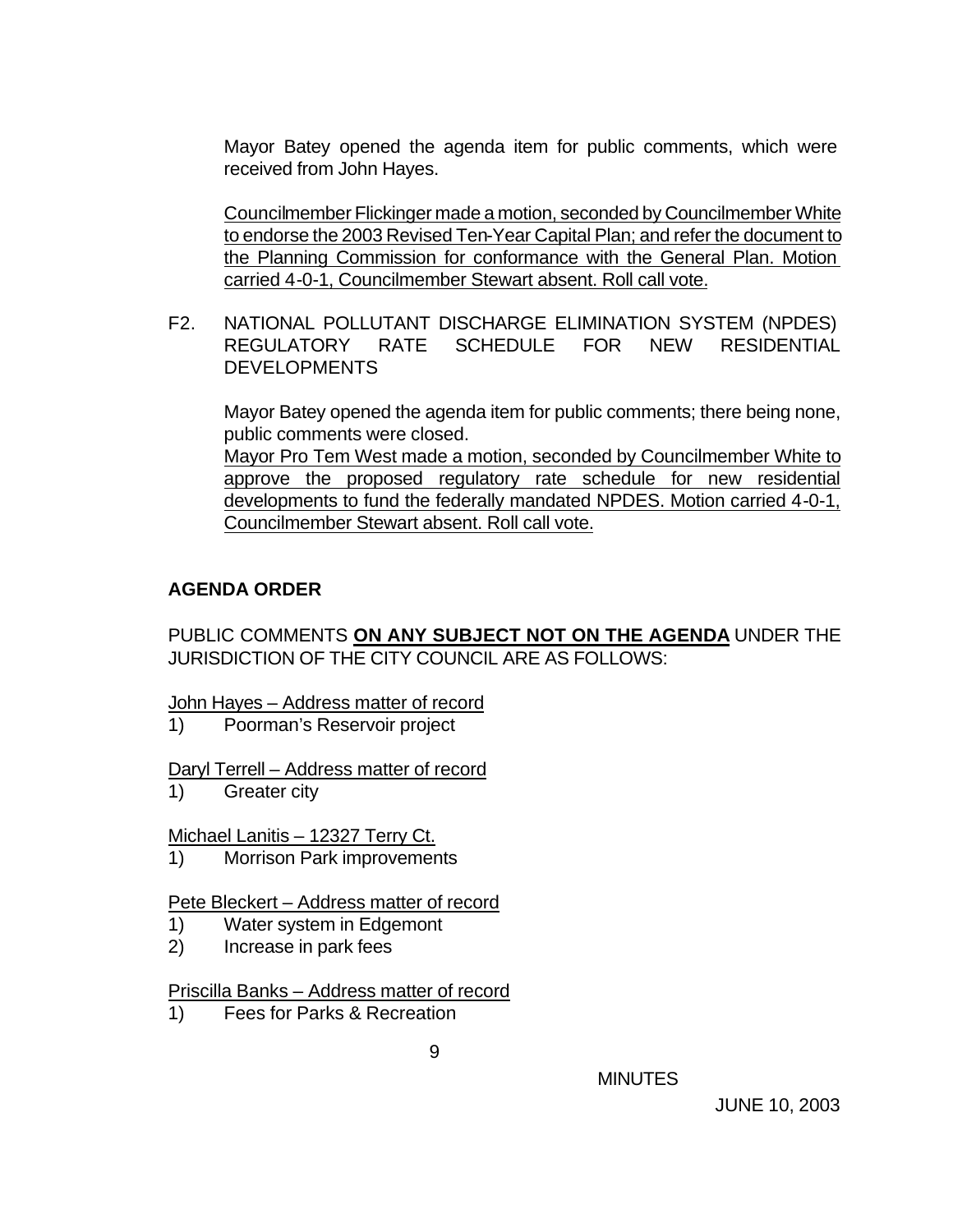#### Robert Anderson – Address matter of record

- 1) City logo
- 2) Number of employees at the Senior Center

# Joe Teague – 24342 Eucalyptus

- 1) Burglary at his business location
- 2) Police Department
- F3. REPORT TO CONSIDER PUBLIC COMMENTS REGARDING MAIL BALLOT PROCEEDING FOR COMMUNITY SERVICES DISTRICT ZONE M (COMMERCIAL/INDUSTRIAL IMPROVED MEDIAN MAINTENANCE) - HOME DEPOT – ASSESSOR PARCEL NUMBER (APN) 485-220-022 (NORTHWEST CORNER OF PERRIS BOULEVARD AND IRIS AVENUE)

President Batey opened the agenda item for public comments; there being none, public comments were closed.

Boardmember White made a motion, seconded by President Batey to receive and file. Motion carried unanimously, Boardmember Stewart absent.

F4. REPORT TO CONSIDER PUBLIC COMMENTS REGARDING MAIL BALLOT PROCEEDING FOR COMMUNITY SERVICES DISTRICT ZONE B (RESIDENTIAL STREET LIGHTING) AND ZONE D (PARKWAY LANDSCAPE MAINTENANCE) – TENTATIVE TRACT 30027 (AND ALL AFFECTED PHASES) - SOUTH OF DRACAEA AVENUE, WEST OF NASON STREET AND NORTH OF COTTONWOOD AVENUE

President Batey opened the agenda item for public comments; there being none, public comments were closed.

Boardmember White made a motion, seconded by Vice-President West to receive and file. Motion carried unanimously, Boardmember Stewart absent.

F5. ORDINANCE REGARDING ANIMAL REGULATIONS

Mayor Batey opened the agenda item for public comments; there being none, public comments were closed.

Councilmember White made a motion, seconded by Councilmember Flickinger to introduce Ordinance No. 631 as amended to read, "The City Manager will

**MINUTES**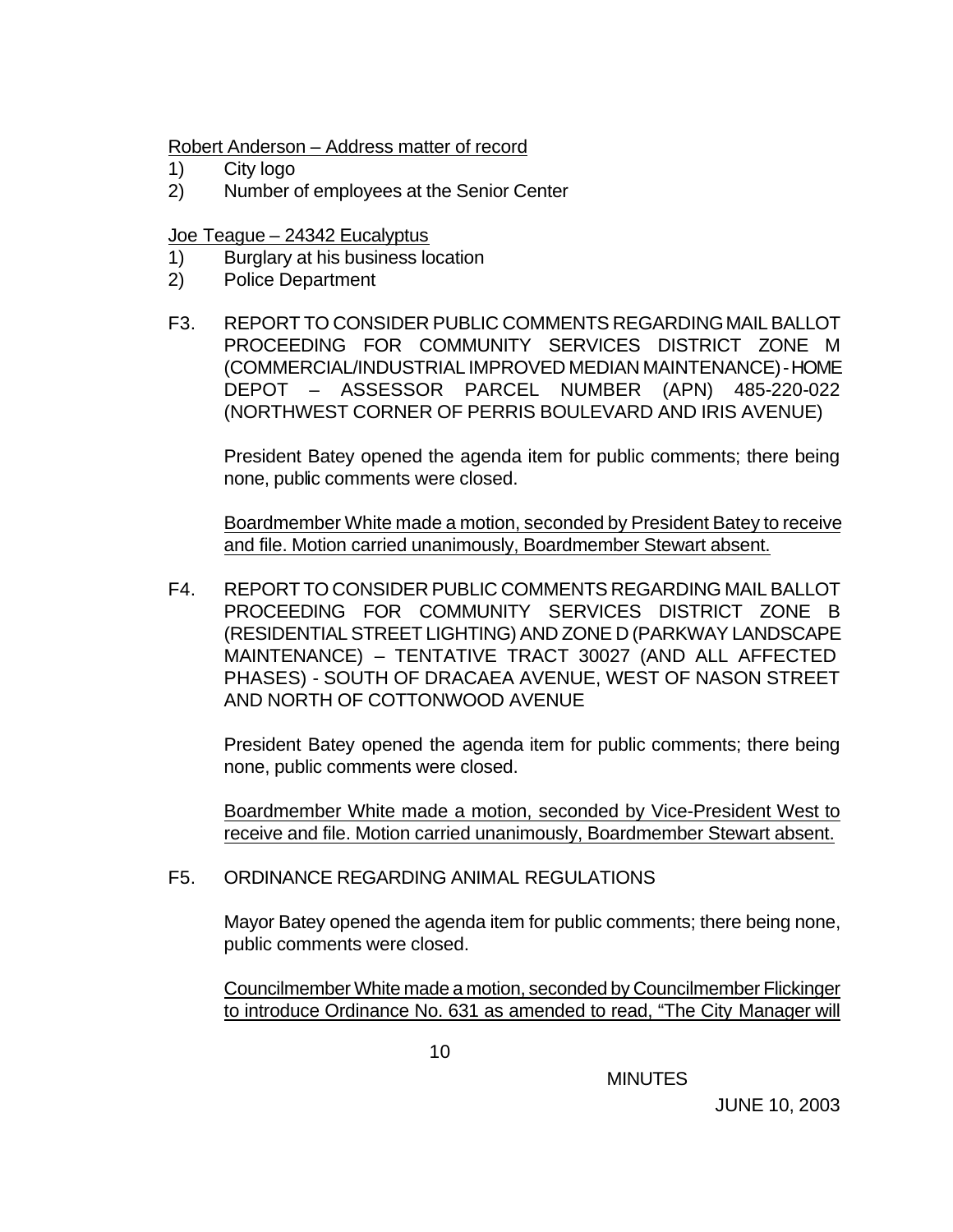appoint the Hearing Officer." Motion carried 4-0-1, Councilmember Stewart absent. Roll call vote.

# Ordinance No. 631

An Ordinance of the City Council of the City of Moreno Valley, California, Repealing and Reenacting Chapter 10.02 of Title 10 of the City of Moreno Valley Municipal Code Relating to Animal Regulations

- F6. TEMPORARY INCREASE IN POLICE PATROL HOURS, 90-DAY REVIEW CONTINUED UNTIL REGULAR CITY COUNCIL MEETING OF JUNE 24, 2003
- F7. 5-YEAR PLAN FIRE POWER POINT PRESENTATION

 Mayor Batey opened the agenda item for public comments which were received from Pete Bleckert.

F8. LEGISLATIVE UPDATE (continued from May 27, 2003)

Mayor Batey opened the agenda item for public comments which were received from John Hayes and Pete Bleckert.

Councilmember Flickinger made a motion, seconded by Councilmember White to support AB350 and receive, file and ratify the Legislative Status Report. Motion carried 4-0-1, Councilmember Stewart absent Roll call vote.

F9. CITY MANAGER'S REPORT (Informational Oral Presentation – not for Council action)

# **G. LEGISLATIVE ACTIONS**

ORDINANCES - 1ST READING AND INTRODUCTION

G1. APPROVAL OF POLICIES AND GUIDELINES FOR THE RESERVATION OF PICNIC SHELTERS, AND INTRODUCTION OF ORDINANCE CSD-37 AMENDING ORDINANCE NO. CSD-32 ESTABLISHING FEES FOR THE RESERVATION OF PICNIC SHELTERS (CONTINUED FROM MAY 27, 2003)

President Batey opened the agenda item for public comments; there being

**MINUTES**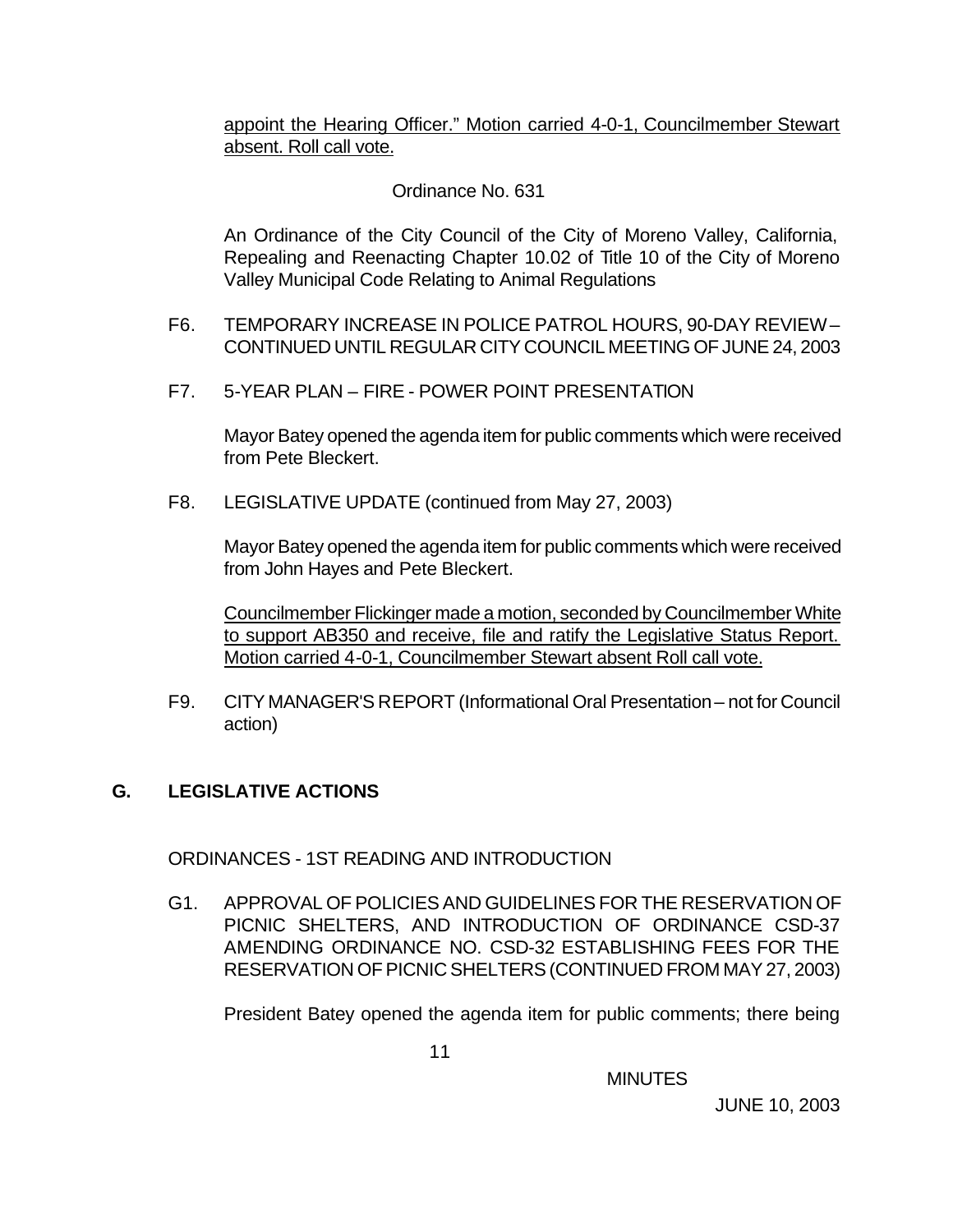none, public comments were closed.

Boardmember Flickinger made a motion, seconded by Boardmember White to approve the Policies and Guidelines for the Reservation of Picnic Shelters as amended, with the elimination of the phrase "without prior written permission of the Director of Parks and Recreation" in paragraph G and eliminating paragraph J. Motion carried 4-0-1, Boardmember Stewart absent. Roll call vote.

Boardmember Flickinger made a motion, seconded by Boardmember White to introduce Ordinance No. CSD 37. Motion carried 4-0-1, Boardmember Stewart absent. Roll call vote.

#### Ordinance No. CSD-37

An Ordinance of the Moreno Valley Community Services District of the City of Moreno Valley, California, Amending Ordinance No. CSD 32, Establishing Fees for Reserving Picnic Shelters at Park Facilities

G2. APPROVAL OF TOWNGATE COMMUNITY CENTER GUIDELINES AND INTRODUCTION OF ORDINANCE CSD-38 AMENDING ORDINANCE NO. CSD-32 ESTABLISHING FEES FOR THE TOWNGATE COMMUNITY CENTER (Continued from May 27, 2003)

President Batey opened the agenda item for public comments; there being none, public comments were closed.

President Batey made a motion, seconded by Boardmember Flickinger to continue the item to the regular City Council meeting of June 24, 2003. Motion carried 4-0-1, Boardmember Stewart absent. Roll call vote.

G3. ORDINANCE NO. 630, AMENDING SECTION 12.36.010 OF CHAPTER 12.36 OF TITLE 12 OF THE MUNICIPAL CODE RELATING TO THE DESIGNATION OF TRUCK ROUTES (continued from May 27, 2003)

Mayor Batey opened the agenda item for public comments; there being none, public comments were closed.

Councilmember Flickinger made a motion, seconded by Mayor Pro Tem West to continue the item to the regular City Council meeting of August 26, 2003. Motion carried unanimously, Councilmember Stewart absent.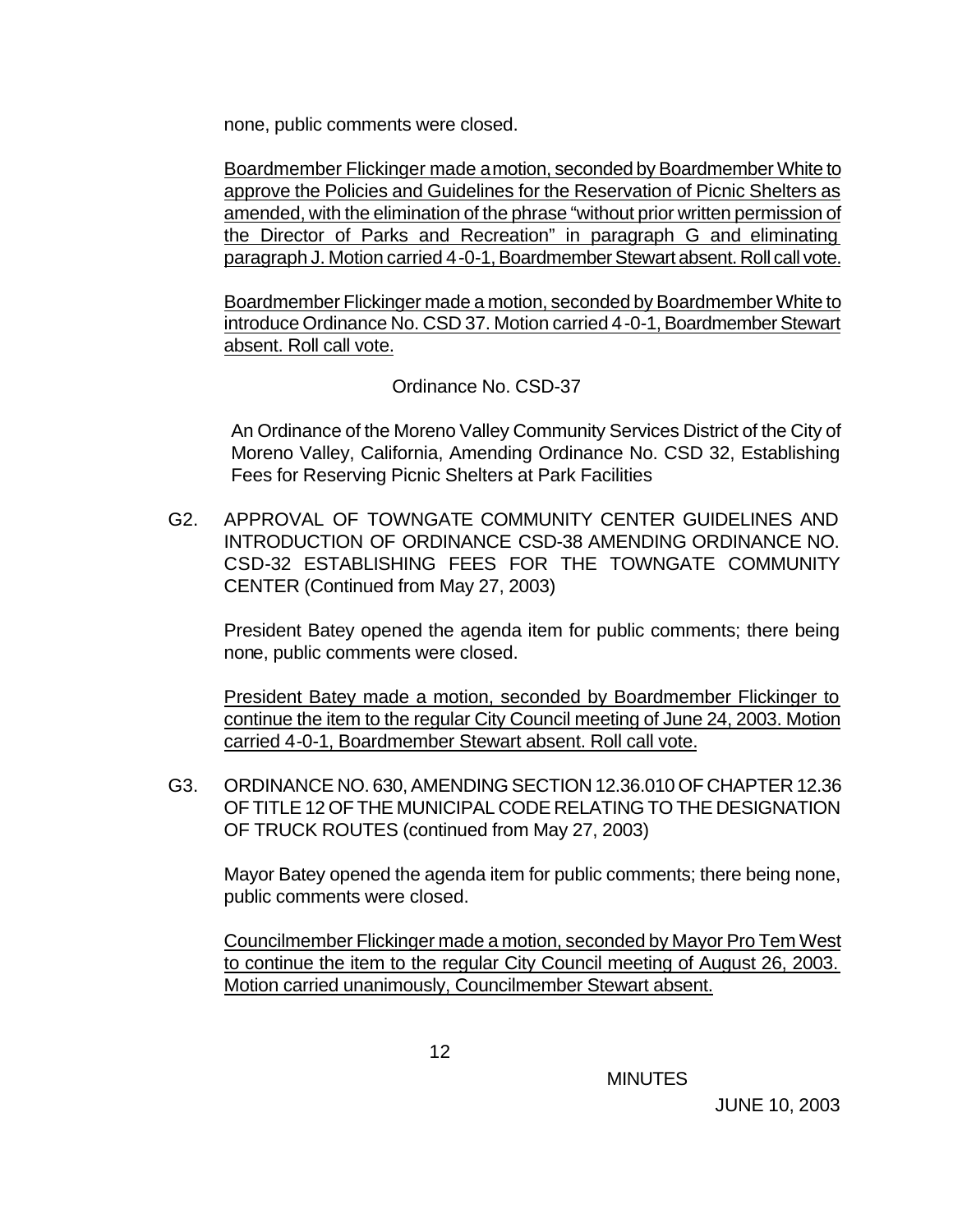#### ORDINANCES - 2ND READING AND ADOPTION

G4. ORDINANCE 629, AN ORDINANCE OF THE CITY COUNCIL OF THE CITY OF MORENO VALLEY, AUTHORIZING AMENDMENT TO THE CONTRACT BETWEEN THE CITY COUNCIL OF THE CITY OF MORENO VALLEY AND THE BOARD OF ADMINISTRATION OF THE CALIFORNIA PUBLIC EMPLOYEES' RETIREMENT SYSTEM (RECEIVED FIRST READING AND INTRODUCTION ON MAY 13, 2003, ON A 5-0 VOTE)

Mayor Batey opened the agenda item for public comments; there being none, public comments were closed.

Councilmember White made a motion, seconded by Councilmember Flickinger to adopt Ordinance No. 629. Motion carried 4-0-1, Councilmember Stewart absent. Roll call vote.

#### Ordinance No. 629

An Ordinance of the City of Moreno Valley Authorizing Amendment to the Contract Between the City Council of the City of Moreno Valley and the Board of Administration of the California Public Employees' Retirement System

G5. ORDINANCE NO. CSD 36, AN ORDINANCE OF THE MORENO VALLEY COMMUNITY SERVICES DISTRICT OF THE CITY OF MORENO VALLEY, CALIFORNIA, APPROVING THE ESTABLISHMENT OF ZONE E-3A (TRACT 30318 – INTERNAL PARKWAY LANDSCAPE/WALL MAINTENANCE) AS A SUBZONE OF ZONE E (HIGH-SERVICE-LEVEL) PARKWAY LANDSCAPE MAINTENANCE) (RECEIVED FIRST READING AND INTRODUCTION ON MAY 27, 2003, ON A 5-0 VOTE)

President Batey opened the agenda item for public comments; there being none, public comments were closed.

Boardmember White made a motion, seconded by Vice-President West to adopt Ordinance No. CSD-36. Motion carried 4-0-1, Boardmember Stewart absent. Roll call vote.

Ordinance No. CSD-36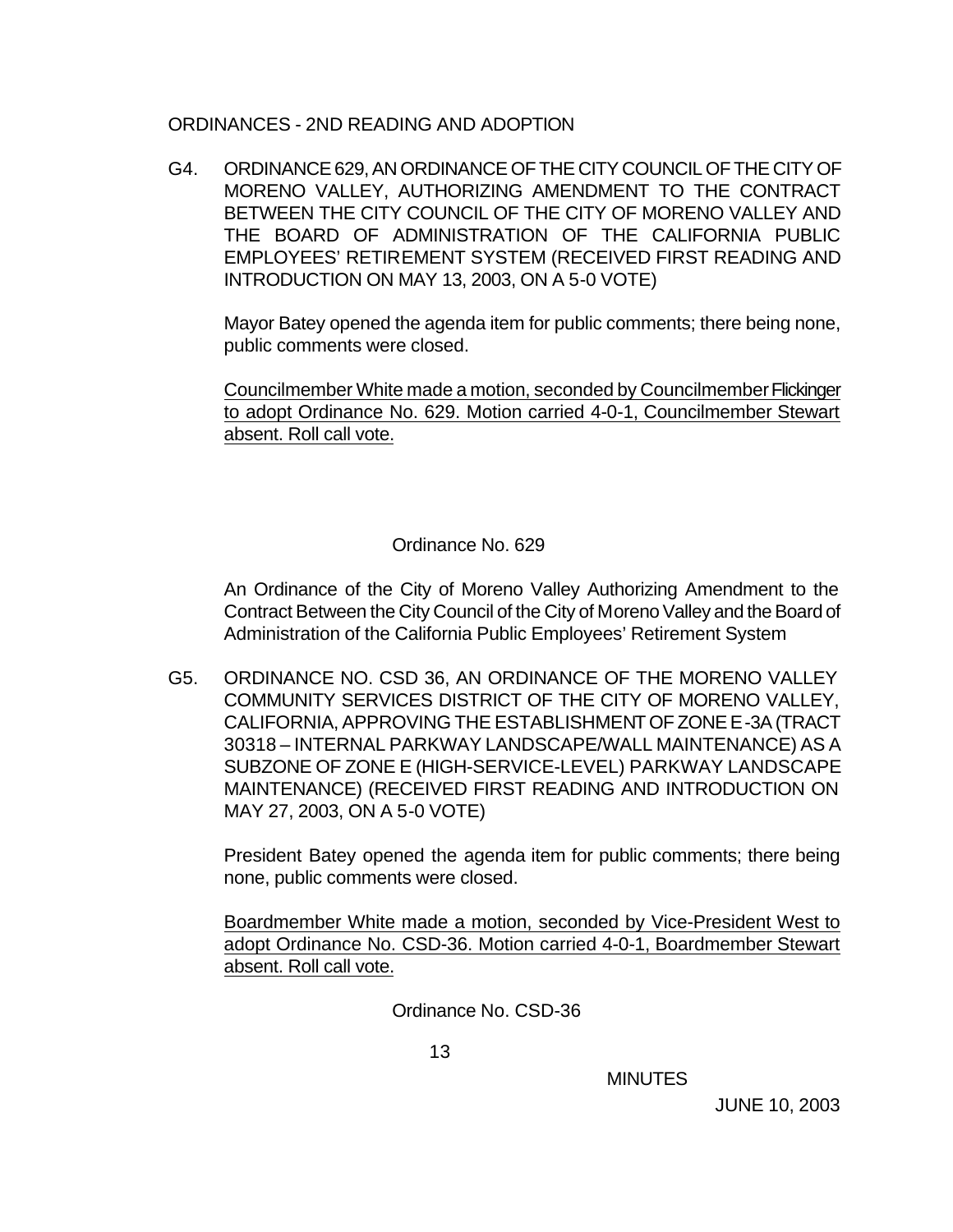An Ordinance of the Moreno Valley Community Services District of the City of Moreno Valley, California, Approving the Establishment of Zone E-3A (Tract 30318 – Internal Parkway Landscape/Wall Maintenance) as a Subzone of Zone E (High-Service-Level) Parkway Landscape Maintenance)

G6. ORDINANCE NO. CSD-39, AN ORDINANCE OF THE MORENO VALLEY COMMUNITY SERVICES DISTRICT OF THE CITY OF MORENO VALLEY, CALIFORNIA, AMENDING ORDINANCE NO. CSD-32, ESTABLISHING FEES FOR THE USE OF VALLEY SKATEPARK (RECEIVED FIRST READING AND INTRODUCTION ON MAY 27, 2003, ON A 5-0 VOTE)

President Batey opened the agenda item for public comments; there being none, public comments were closed.

Boardmember White made a motion, seconded by Boardmember Flickinger to adopt Ordinance No. CSD-39. Motion carried 4-0-1, Boardmember Stewart absent. Roll call vote.

#### Ordinance No. CSD-39

An Ordinance of the Moreno Valley Community Services District of the City of Moreno Valley, California, Amending Ordinance No. CSD-32, Establishing Fees for the Use of Valley Skate Park

ORDINANCES - URGENCY ORDINANCES – NONE

RESOLUTIONS – NONE

# **CLOSING COMMENTS AND/OR REPORTS OF THE CITY COUNCIL, COMMUNITY SERVICES DISTRICT, OR COMMUNITY REDEVELOPMENT AGENCY**

#### Councilmember White

- 1) Announced Council will be reviewing the budget with the financial stability of the City in mind
- 2) National Flag Day ceremony will be held Saturday at Riverside National Cemetery

**MINUTES**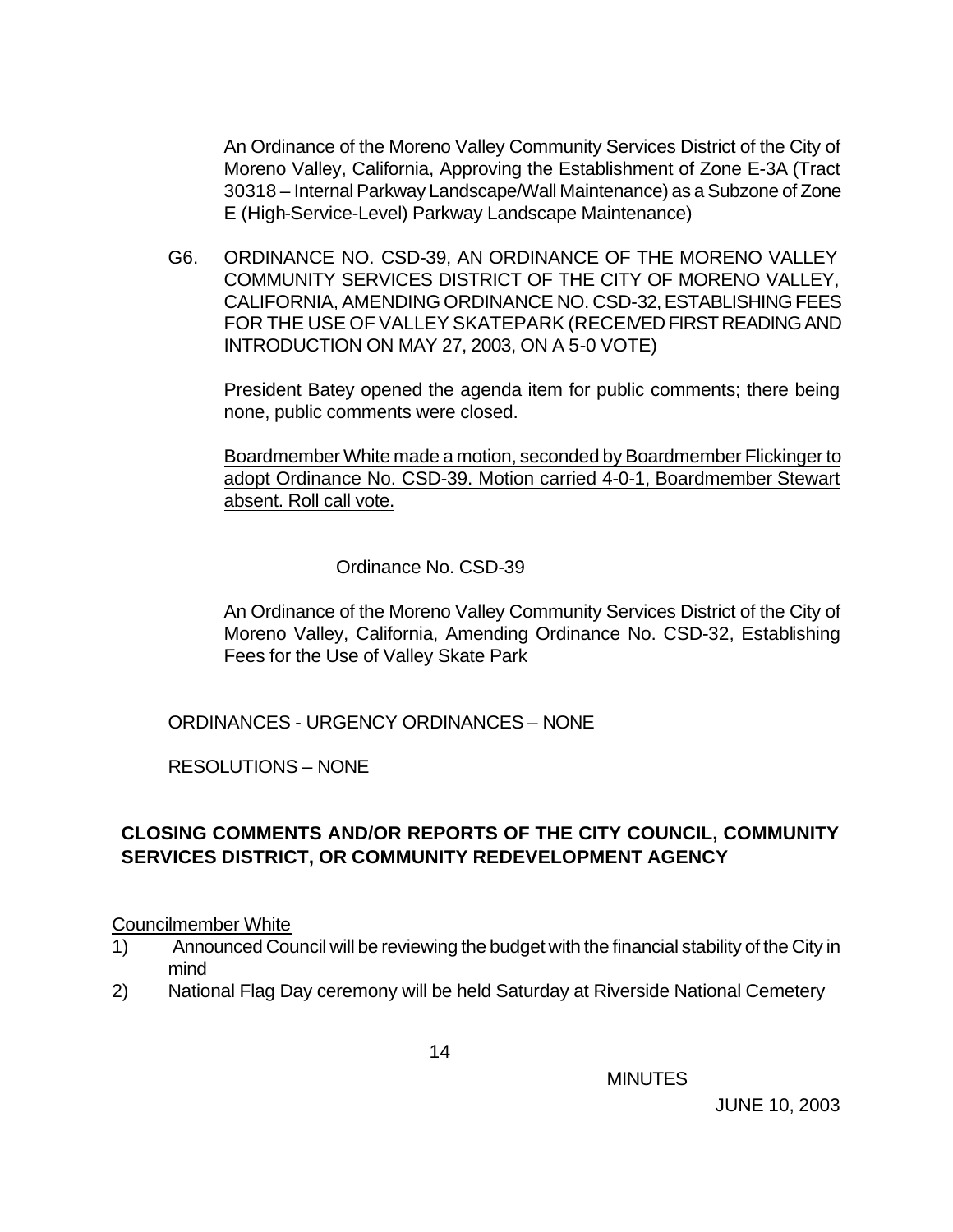Mayor Pro Tem West

1) Attended the Eagle Scout ceremony for Scott Charles Butters – very fine young man

Councilmember Flickinger

- 1) Reported on the progress of the State Budget talks information from the League of California Cities – looks like the State will not be taking RDA Funds from Cities
- 2) Attended the Moreno Valley Master Chorale "fun" seasonal performance held in the theater at Vista De Lago High School
- 3) Thanked Special Districts for implementing the program to improve the monument signs on block walls in the residential areas
- 4) Stated she is still wearing yellow ribbon in honor of the troops that are still in Iraq
- 5) Proposed cost of new library stated the City of Hemet whose population is half the size of Moreno Valley just completed their new library at a cost of \$15,000,000
- 6) Announced the apartment projects proposed for the Moreno Valley Ranch area are on the Planning Commission's agenda for this week

Mayor Batey

- 1) Thanked the residents from Renaissance Park for meeting with him and city staff regarding the proposed apartment project – he will meet with them in their neighborhood on Thursday at 6:30 p.m. to hear input from some of the other residents
- 2) Just returned from Alabama where he received training on weapons of mass destruction – he will be sharing what he learned with the City Manager

# **CLOSED SESSION**

# **REPORT OF ACTION FROM CLOSED SESSION BY CITY ATTORNEY, IF ANY - NONE**

# **ADJOURNMENT**

There being no further business to conduct, the meeting was adjourned at  $10:49$  p.m. by unanimous informal consent.

Submitted by:

 \_\_\_\_\_\_\_\_\_\_\_\_\_\_\_\_\_\_\_\_\_\_\_\_\_\_\_\_\_\_\_\_\_\_ Alice Reed, City Clerk Secretary, Moreno Valley Community Services District